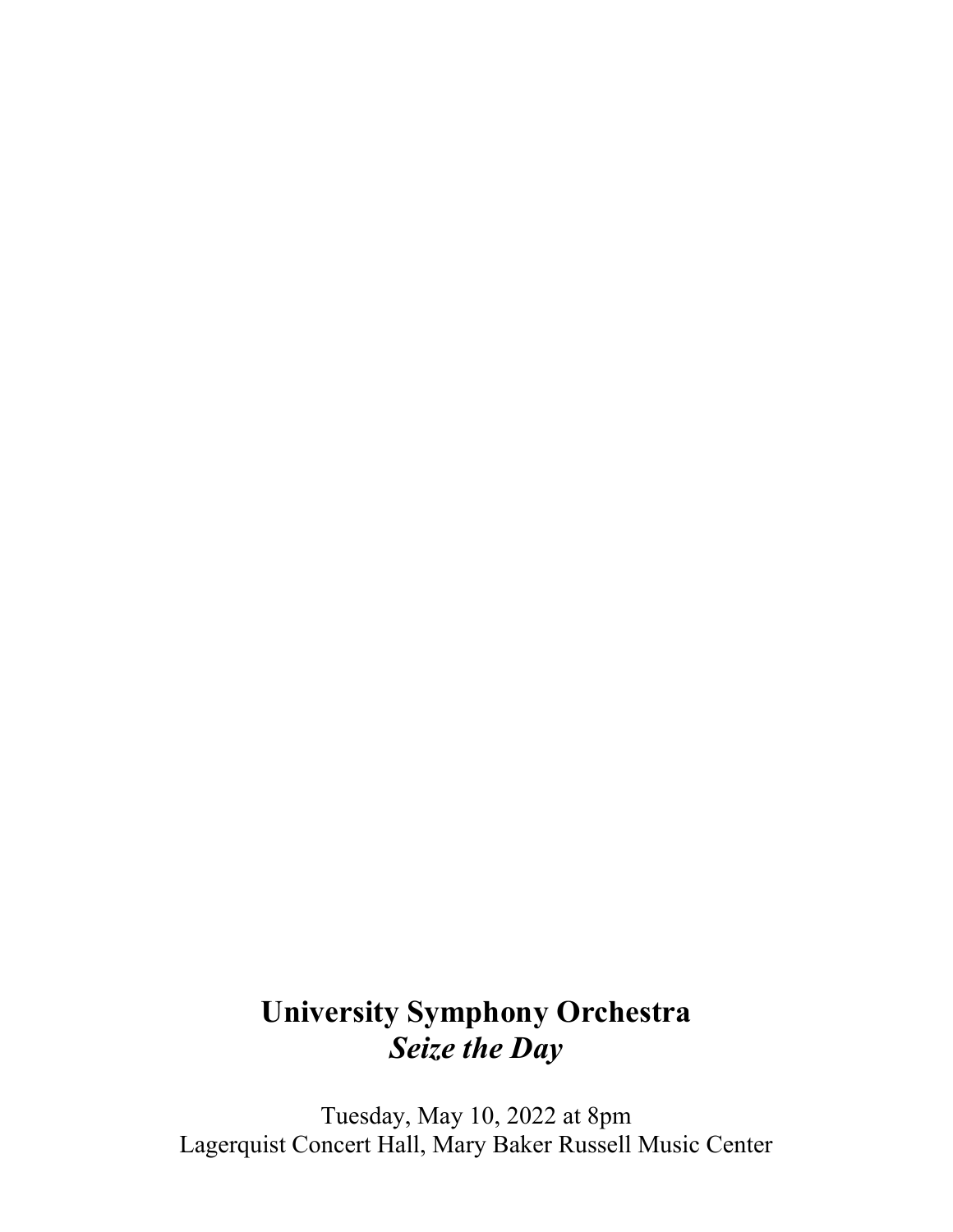Pacific Lutheran University School of Arts and Communication / Department of Music presents

# **University Symphony Orchestra** *Seize the Day*

## Jeffrey Bell-Hanson, *conductor*

Tuesday, May 10, 2022 at 8pm Lagerquist Concert Hall, Mary Baker Russell Music Center

Welcome to Lagerquist Concert Hall.

Please disable the audible signal on all watches and cellular phones for the duration of the concert. Use of cameras, recording equipment and all digital devices is not permitted in the concert hall.

### **PROGRAM**

Welcome, in person and virtually, to Lagerquist Concert Hall for our final concert of the 2021-2022 season. It has been a year of renewal, and a year of rebirth. Last season, during the height of the pandemic, we were able to perform only once, with no audience in the hall, and only string players on stage. This year we have been blessed to welcome back our woodwind, brass, keyboard, and percussion colleagues, and to present a full season of concerts. Restarting the full orchestra has not been without its challenges. The students on stage deserve a lot of credit for remaining dedicated to the ensemble and to making music with each other. More than anything else, we are happy to have welcomed back you, our partners in bringing to life this wonderful music.

Tonight's concert is dedicated to the memory of **Dylan Nehrenberg**, a pre-med student and violinist in the PLUSO from 2012-2016. Please see more about Dylan below.

| II. Allegretto |  |
|----------------|--|

Lexi Castillo, *student conductor*

**The Five Stages.................................................................................................................................... TJ Wheeler (b. 1994)**

*I. Denial II. Anger III. Bargaining IV. Depression V. Acceptance VI. Epilogue*

### *INTERMISSION*

**Symphony No. 1 in G Minor ......................................................................... Vasily Sergeyevich Kalinnikov (1866-1901)**

*I. Allegro moderato II. Andante commodamente III. Scherzo. Allegro non troppo IV. Finale. Allegro moderato*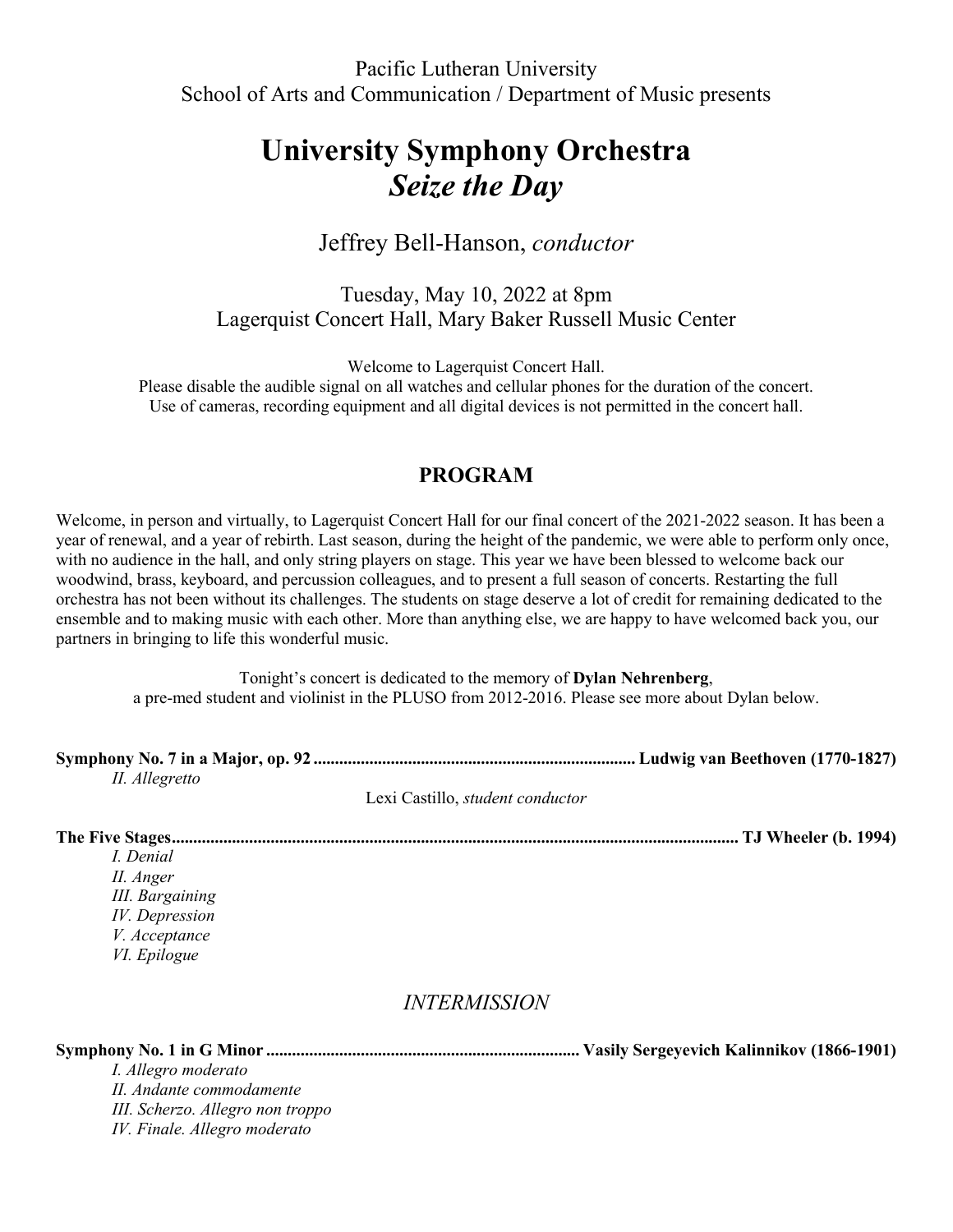#### **Program Notes**

#### **Ludwig van Beethoven,** *"Allegretto" from Symphony No. 7 in A Major, op. 92*



Beethoven wrote his seventh symphony during a period of emotional tumult. Completed in 1812, it was during this period when he was apparently struggling not only with his health, but also his fading hope of finding a lasting romantic relationship. In this year he penned his famous letter to "The Immortal Beloved." Though her name is not mentioned in the letter, historians generally believe that she was Antonie Brentano, a married woman who greatly admired Beethoven, but who remained beyond his reach. During this year he wrote both the seventh and eighth symphonies in rapid

succession, and collaborated with Johann Nepomuk Maelzel (who would later invent the metronome) to create the wildly popular piece, *Wellington's Victory,* with which the seventh symphony was premiered in 1813. While most of the symphony is sunny—even ecstatic at times—the second movement stands out for the melancholic pavane rhythm with which it begins and ends.

#### **TJ Wheeler,** *The Five Stages*

*The Five Stages* is a short story for orchestra regarding how processing grief can dramatically feel, utilizing the popular model that splits grieving into five stages: denial, anger, bargaining, depression, and acceptance. The distinct melody of each stage (usually represented by a soloist) represents an invisible character undergoing a form of loss. In all of the stages, there is a simple four-note melody personally referred to as the "grief motive" by the composer (which ominously commences the work before "Denial"). The presence of this motive in all of the movements serves as a reminder that grieving is ultimately a process.

In "Denial", the story begins with a motoric "bob" symbolizing one's walk through life as the bassoon soloist witfully remains oblivious to the events at play until forcefully reminded by the orchestra, attempting to circumvent the issue by ignoring it (to no avail). "Anger" continues with a billowing, pulsing sensation as a vat of emotions begins to slowly overflow, reaching a peak as the music explodes into a brass-heavy venting of emotions; this symbolizes the true purpose of the stage of anger: allowing oneself to fully feel and let out the emotions connected to the situation as much as possible so they can truly process them. In "Bargaining", despite starting more deflated, the sound shifts to a more scattered and theatrical telling of musical events thanks to the horn soloist, symbolizing a whimsical plea for the story to pivot towards the desires of the entity at play. "Depression" has a slow, vacantly isolated sense to it, as the clarinet and cello soloists emotionally lament and dwell, ending with an almost violent sound that evokes the sensation of losing a battle and the will to continue trying.

In "Acceptance", the four melodies of the previous stages return in a more peaceful fashion as a symbolic reminder that the previous four stages are all important to properly grieve and find an overall sense of peace. Following a more optimistic "Epilogue", the violin soloist in the final seconds of the piece reminds the listener that grief is not a perfect process and it is expected that one will miss whatever necessitated the need to grieve. In the end, one finds enough peace to foster new memories and honor the fond reminiscences of old.

Thank you for everything – TJ

#### **Vasily Kalinnikov,** *Symphony No. 1 in G Minor*



There are far too many cases in the history of our art of young, promising individuals not being allowed, for one reason or another, to live out the promise of their obvious and considerable gifts. Vasily Sergeyevich Kalinnikov, like Mozart, was only thirty-five when he died, the victim of longterm ill health that had followed him from his childhood. Some have posited that the financial hardships he suffered in his student days exacerbated his illness. Those hardships prevented him from completing a formal musical education. Yet he managed to secure his place in the permanent canon of Russian music on a slim portfolio, and principally with his first symphony in G minor. It was

written in the mid-1890s, after he had moved to Yalta on the Crimean coast in order to find a more temperate climate. It was dedicated to his teacher, Semyon Kruglikov, who promoted the work among a number of colleagues. Alexander Vinogradsky, a Ukrainian-born conductor, conducted the premiere to an enthusiastic reception in Kyiv in 1897. Unlike

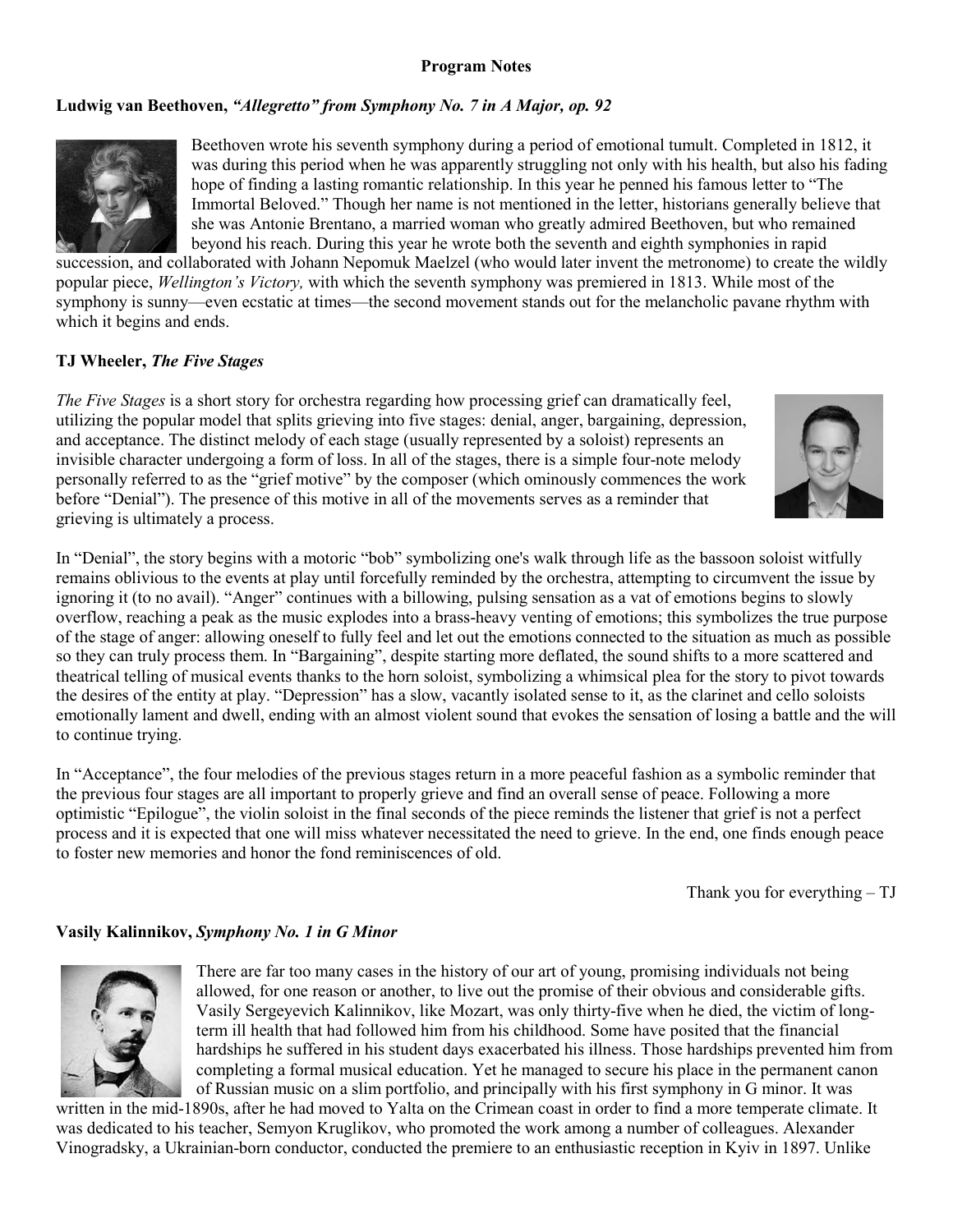many composers of the day, Kalinnikov eschewed highly programmatic connections, preferring instead to try to capture the essence of his homeland by emulating its folk music with his newly composed themes. His treatment of them is sophisticated—even learned—as with the fugue that interrupts the lengthy development in the first movement. He wrote one more symphony before he died. It has never gained the popularity of the first, but it shows a continuing refinement in the composer's thinking. We can only surmise the direction that his third symphony might have taken.

#### **About the Composer**

**TJ Wheeler** is a composer from the Pacific Northwest, currently about to graduate from Pacific Lutheran University with his Bachelor of Music degree in composition. In addition to being a composer, TJ has also been an avid performer in the PLU community since 2017, performing vocally in ensembles such as the Choir of the West as well as instrumentally as a percussionist and pianist in a multitude of PLU's instrumental ensembles over the years. One of his highest achievements since attending PLU has been the publication of his choral work *The Sleeping Earth Begins to Dream* by Walton Music in 2021. Since then, he has had multiple pieces be premiered by PLU ensembles, such as his choral work *Herschel: A Whisper That Bears Her Name* on May 3, 2022 by Choir of the West, composed collaboratively with fellow PLU student Anika Hille. TJ would like to thank Dr. Bell-Hanson and the University Symphony Orchestra for their work in helping bring this piece to life, as well as his mentors, most notably his composition instructor of four years, Gregory Youtz.

#### **Completing the Student Showcase for 2022**

Flutist **AJ Moore** will perform *Concertino Pastoral* by Philip Wilby with the University Wind Ensemble on Sunday, May 15.

#### **About the Conductors**

**Lexi Castillo** is a third-year student at PLU from Tacoma, Washington. Lexi is pursuing a Bachelor's of Music Education with a concentration in orchestra as well as a certification to teach band. She has been playing bass for eleven years and is currently studying with Dr. Anna Jensen. When she has free time, Lexi enjoys learning new instruments, performing, and hiking at Mt. Rainier.

**Jeffrey Bell-Hanson** is in his twentieth season as Music Director of the PLU Symphony Orchestra and Professor of Music. He is a familiar presence in the Pacific Northwest as a conductor, clinician, adjudicator and orchestral educator. Each year he works with school orchestras at all levels throughout the region and beyond, bringing to them the perspective of his long career as a conductor and scholar. He is a past national president of the College Orchestra Directors Association. Dr. Bell-Hanson has conducted orchestras and wind ensembles throughout the United States and in Bulgaria and the Czech Republic, including the West Bohemian Symphony Orchestra, the Olympia Symphony, the Marquette Symphony Orchestra, the Vratza Philharmonic, and the Philharmonia Bulgarica. His long career on the podium and as a teacher has also included faculty appointments in Kansas, Louisiana and Michigan, where he won recognition for excellence in teaching both from Michigan Technological University and the State of Michigan. He has served as music director of both the Hutchinson Symphony Orchestra in Kansas and, for fourteen years, the Keweenaw Symphony Orchestra in Michigan.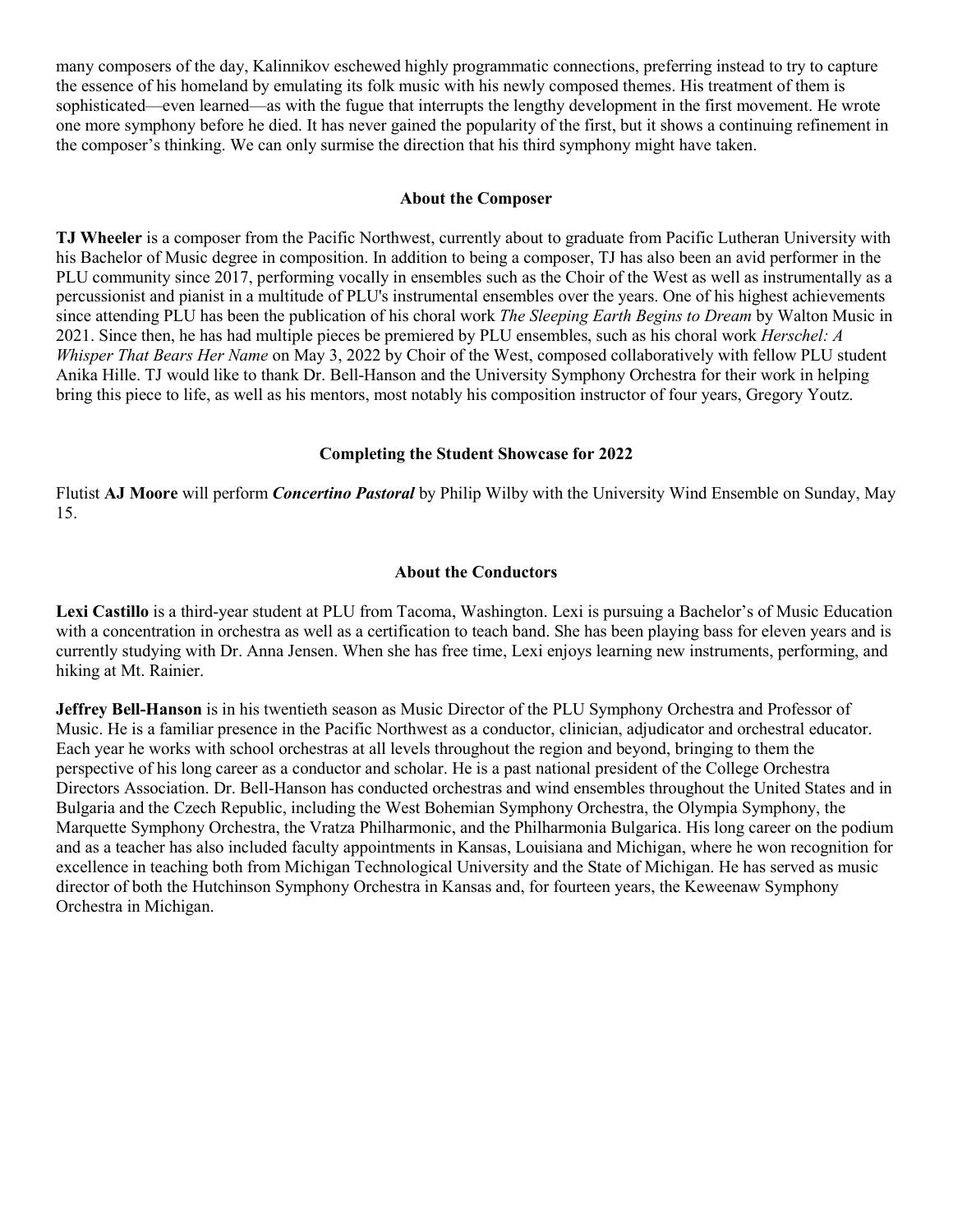#### **We honor our 2022 PLUSO Graduates**

*(listed in alphbetical order)* 

**Leah Foster-Koth,** *violin – B.S. Mathematics. Data Science and Norwegian minors.* **Josh Hansel,** *percussion* – *B.M. Music and B.S. Geosciences.* **Alexander Johnson,** *violin* – *B.S. Physics. Hispanic Studies minor.* **AJ Moore,** *flute* – *B.M.A. Music, B.A. Economics. Computer science, data science, and nonprofit leadership minors.*  **Cherish Scheidhauer,** *violin* – *B.S. Biology.* **Kaitlyn Stabell,** *horn* – *S. Biology. Environmental Studies and French minors.* **Jessica Yan,** *violin* – *B.S. Biology and Chemistry.* 

#### **Tonight's performance is dedicated to the memory of Dylan Nehrenberg**







Dylan graduated in 2016 with a Bachelor of Science degree in chemistry and an emphasis in biochemistry. His goal was to attend medical school, and he was subsequently admitted to the University of Washington Medical School in Spokane. Upon completing his studies there, he became a resident in internal medicine at the University of Utah School of Medicine. After moving to Salt Lake City, Dylan was diagnosed with an aggressive form of brain cancer. Despite his illness, he was able to live a life full of his favorite activities, and surrounded by a wealth of family and friends until his passing in January this year.

Dylan was a gifted musician who shared his talents liberally as a member of the violin section in the PLUSO throughout his tenure here. He occasionally served as concertmaster, and even sang in the choirs for part of his PLU career. He will always be remembered for his larger than life sense of wonder, his unflinching candor, and his boundless generosity of spirit.

Dylan's family has set up a legacy scholarship at PLU in his name for pre-med students with financial need. If you would like to contribute, please scan the code below, or go to<https://www.plu.edu/advancement/tribute-giving/> and scroll down to Dylan's name.